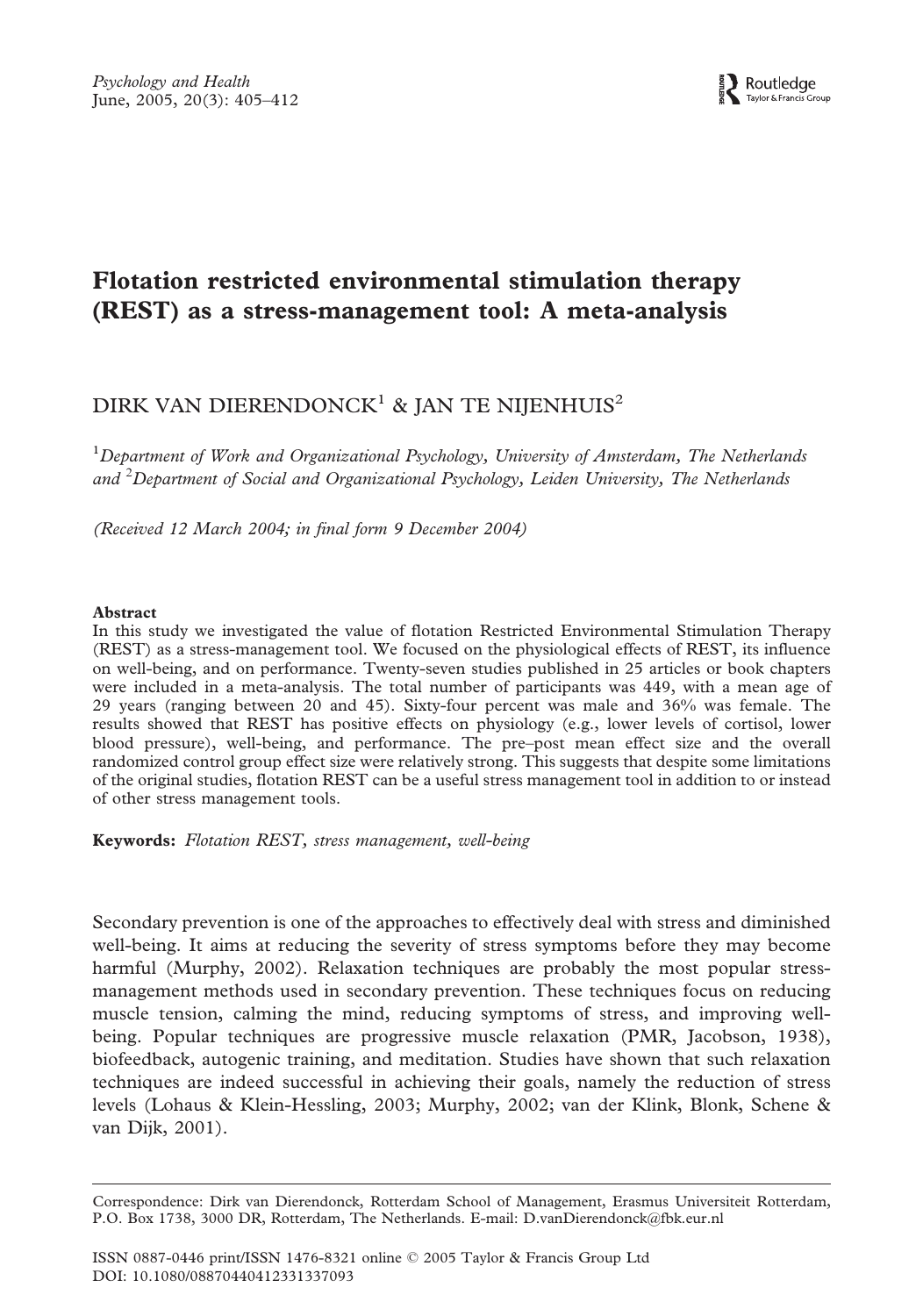# 406 D. V. Dierendonck & J. T. Nijenhuis

A less familiar relaxation technique is flotation Restricted Environmental Stimulation Therapy (REST), introduced by John Lilly (1977). The term REST was coined by Suedfeld (1980) as an alternative to the term sensory deprivation. We will hereby exclusively focus on flotation REST. Flotation REST aims at reducing the level of environmental stimulation to a minimum and achieving a sense of near weightlessness through floating in a salt-water solution. Chamber REST, where a participant lies on a bed for several hours (up to  $24 h$ ) in a room that is completely dark and soundproof, is beyond the scope of this article. Although chamber REST has been established as a intervention technique for the reduction or elimination of smoking, alcohol abuse and overeating (Suedfeld & Borrie, 1999), flotation REST has the advantage over chamber REST that it can easily be employed in a clinical or therapeutic setting due to its relative short duration of exposure.

In a typical flotation REST session, participants are lying in a quiet, dark tank filled with water warmed to skin temperature and saturated with Epsom salts  $(Mg_2SO_4)$ . This solution allows the participant to float supine, with the face and ventral portion of the body above the water line. Due to the density of this salt-water solution, it is impossible to accidentally turn over, and participants may safely sleep or daydream. The tank usually resembles a large box or bathtub with a massive top that can be closed, so it becomes a completely dark and almost soundproof enclosure. An average flotation session takes around 45 min. This comfortable, controlled setting generally brings about an automatic relaxation response. A flotation session can be stopped at any desirable moment.

In this article it is investigated whether flotation REST is an alternative or a supplement to other stress-management instruments. Previous research on REST was integrated using meta-analysis. Although there have been narrative reviews on REST (e.g., Suedfeld, 1980; Suedfeld & Borrie, 1999), up to now, no meta-analysis has been published. Flotation REST research can profit much from a quantitative review; many studies have only small sample sizes (less than ten subjects is no exception) which can lead to problems with meeting statistical assumptions, the estimation of parameters and the influence of outliers, thereby preventing generalization and making error variance a clear threat.

Our research addresses the effects of flotation REST as a stress-management tool with a three-fold focus. First, following positive outcomes with other relaxation techniques (e.g., meditation and biofeedback), several researchers have focused on the extent that REST lowers blood pressure and brings down cortisol levels. Second, REST can be classified as emotion-focused coping, which primarily aims at the reduction or eliminating the symptoms of stress, the ultimate goal is a state of profound muscle relaxation that allows one to release stress and reduce levels of arousal. It is therefore likely that by reducing the heart rate and muscle tension, REST will make people feel better. Wickramasekera (1993) suggested that the sensory restriction during flotation REST and the muscle relaxation that results from floating in salt-water are important mechanisms for reducing sympathetic activity and negative affect. Third, the effect on performance is studied. Especially in situations requiring precise perceptual-motor coordination where high arousal is detrimental for optimal performance, for example, in sports like tennis and target shooting, it is to be expected that using a technique like REST may help to reduce the level of arousal whereby more optimal levels may be attained and performance improved. Other relaxation techniques have also shown to be effective in sports (e.g., biofeedback, DeWitt, 1980).

Our central research question, therefore, is to what extent flotation REST can be a useful stress-management tool. Using meta-analysis, we will focus first on its physiological effects, then on the influence on well-being, and finally we will study its effects on performance.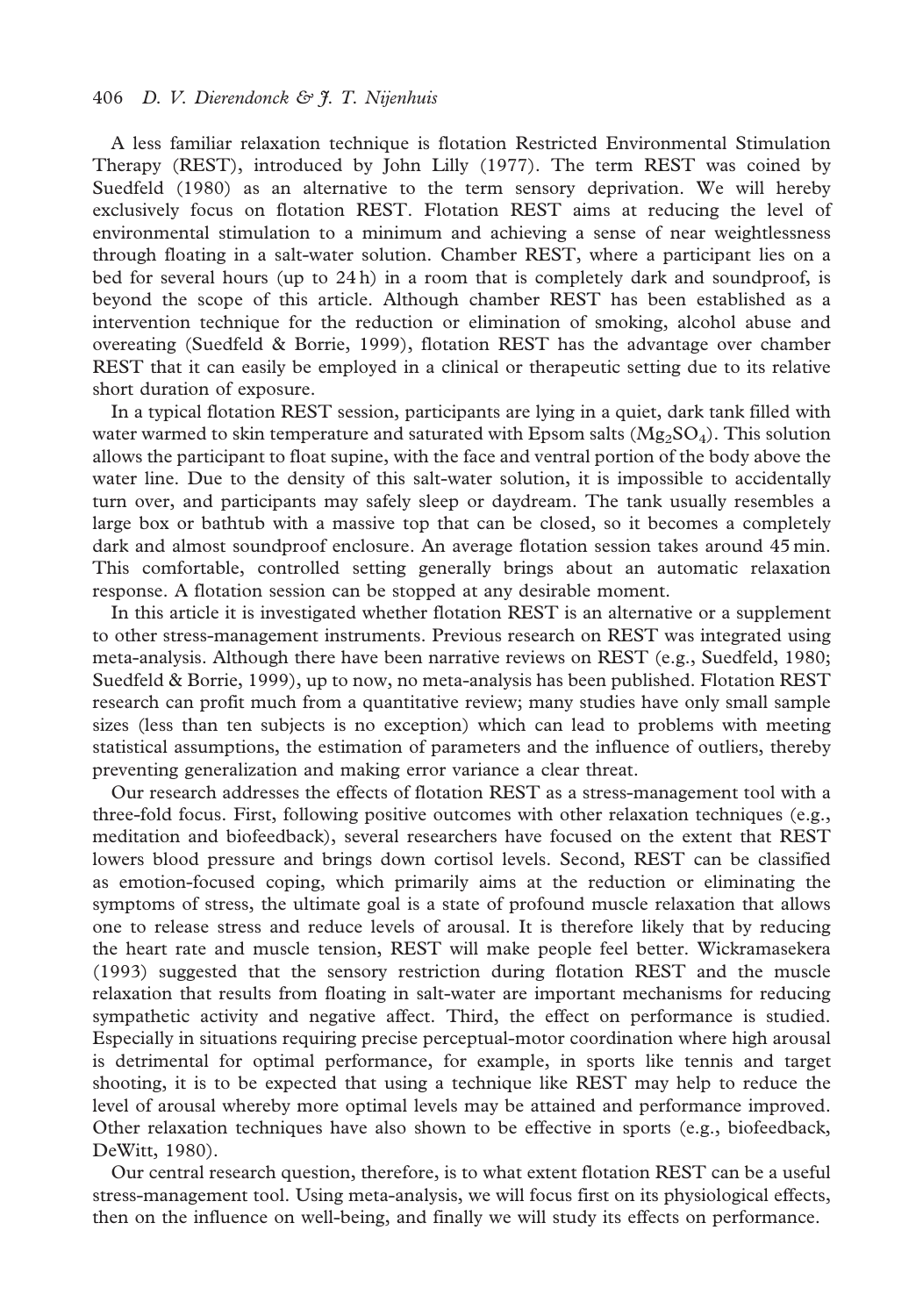# Method

#### Search and inclusion criteria

First, a computerized search into the two databases Medline and Psycinfo (1980–2002) was used to identify appropriate studies for the present meta-analysis. The following search terms were used: 'REST' and 'Restricted Environmental Stimulation'. Second, the studies cited in the review article of Suedfeld and Borrie (1999) were checked. Third, conference proceedings of the International Conference on REST and Self-regulation were scanned for unpublished studies. There were two main criteria for studies to be included into the meta-analysis: (1) They had to examine the effects of flotation REST, and (2) the outcomes had to be either physiological measures directly related to activation (e.g., blood pressure, level of cortisol, and level of adrenaline), psychological measures of well-being (e.g., negative or positive affectivity), or performance outcomes of activities involving a physiological component (e.g., archery, basketball). There were no qualitative criteria on the basis of which studies could be excluded. Any study that reported the necessary information to calculate an effect size was included.

# Statistical analysis

The statistical analyses were conducted according to the guidelines provided by Lipsey and Wilson  $(2001)$ . Their book provides formulas to calculate Cohen's d directly from means and standard deviations and indirectly from several other statistics (e.g., F, t, r, and  $p$ ). Cohen's d represents the standardized mean difference between either the pre-intervention mean and post-intervention mean or the experimental group mean and the control group mean. For studies that used multiple outcomes variables, the effect sizes were averaged into one Cohen's d. The MS Excel Effect Size Computation Program developed by Wilson (see Lipsey & Wilson, 2001) was used to compute effect sizes.

In calculating the mean effect size across studies, the standard error of the effect size should be taken into account (Hedges & Olkin, 1985). Smaller samples give larger standard errors, and a larger standard error leads to a less precise effect size. To deal with varying sample sizes, the recommended weight given to each study is the inverse of its squared standard error value (for an elaborate explanation see Lipsey & Wilson, 2001).

The mean effect sizes of the studies in a meta-analysis usually show variance. A homogeneity analysis is employed to determine whether the variance of effect sizes among the studies is larger than could be expected from chance alone. In a homogeneous distribution, the effect sizes are spread around the mean, the deviation being not larger than could be expected from the sampling error alone. The homogeneity test used in this study is based on the Q-statistic, which has a chi-square distribution. Additional analyses into possible moderating effects are only warranted when the value of  $Q$  reaches significance.

#### Results

#### Description of studies

Twenty-seven studies published between 1983 and 2002 in 25 articles or book chapters met the required criteria. Fifteen studies were published in peer-reviewed journals; the remaining 12 were published in books based on papers presented at one of the yearly conferences on REST. Ten studies included physiological measures (e.g., cortisol or adrenaline levels, and blood pressure levels). Ten studies included measures of well-being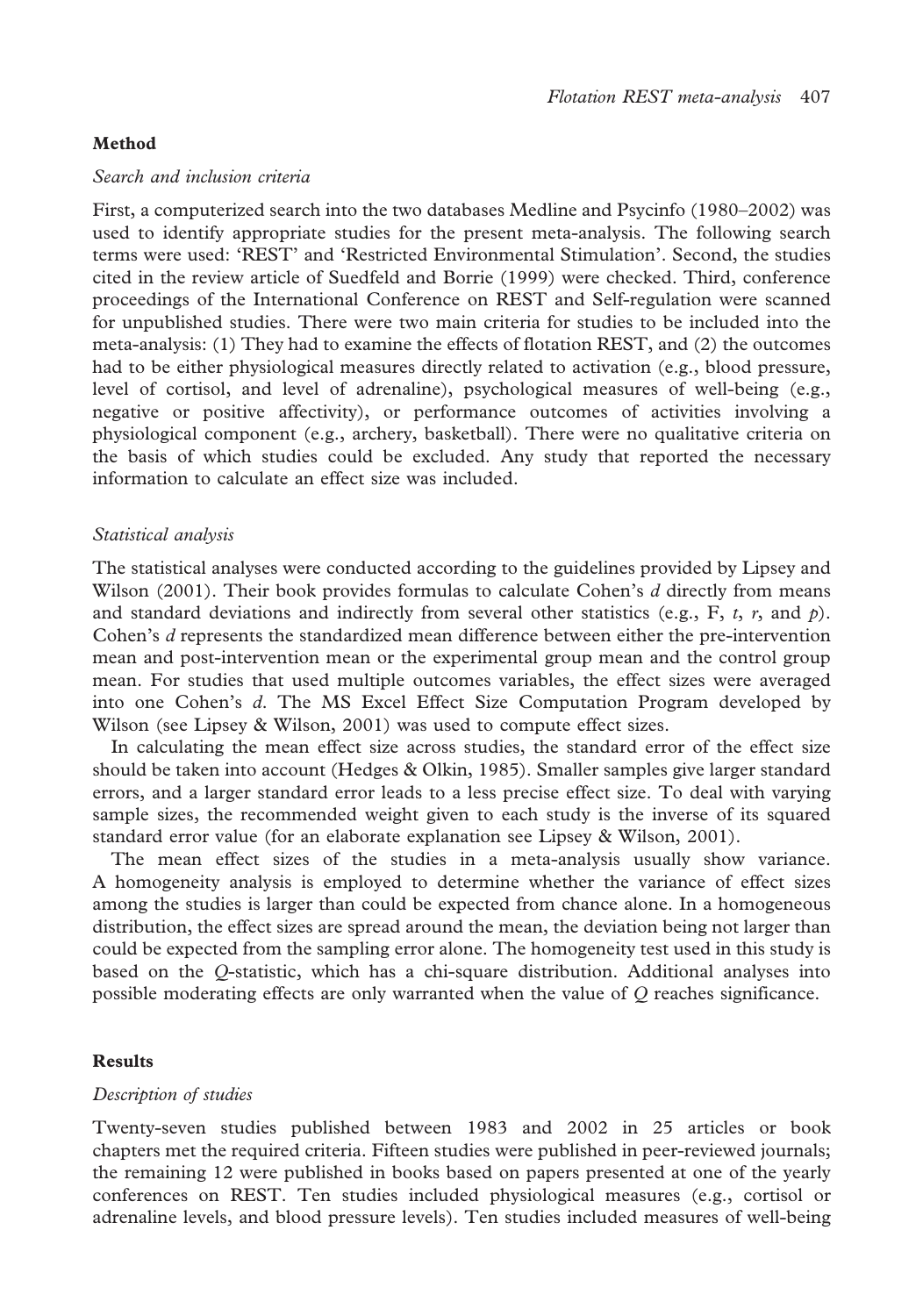# 408 D. V. Dierendonck & J. T. Nijenhuis

| Table I. |  |  |  |  |  | Effect sizes by study and outcome measure. |  |
|----------|--|--|--|--|--|--------------------------------------------|--|
|----------|--|--|--|--|--|--------------------------------------------|--|

| Outcome measure                                  | $N_{\rm exp}$  | $N_c$          | $d_{\text{pre-post}}$ | $d_{\exp c}$ |
|--------------------------------------------------|----------------|----------------|-----------------------|--------------|
| Physiological                                    |                |                |                       |              |
| Fine $&$ Turner (1985)                           | 6              |                | 1.13                  |              |
| Fine & Turner (1987)                             | $\overline{4}$ |                | 1.22                  |              |
| Jacobs, Heilbronner & Stanley (1985)             | 14             |                | 0.88                  |              |
| McGrady, Turner, Fine & Higgins (1987)           | 6              | 11             | 1.29                  | 0.67         |
| Ruzyla-Smith & Barabasz (1993)                   | 22             |                | 0.43                  |              |
| Schulz & Kaspar (1994)                           | 5              | 5              | 1.00                  | 0.25         |
| Turner & Fine (1983)                             | 5              | $\overline{5}$ | 0.21                  | 0.46         |
| Turner & Fine (1990)                             | 15             | 12             | 0.73                  | 0.84         |
| Turner, Fine, Ewy, Sershon & Freundlich (1989)   | 21             |                | 1.24                  |              |
| Turner, Gerard, Hyland, Nieland & Fine (1993)    | 10             | 9              | 2.02                  | 0.46         |
| Well-being                                       |                |                |                       |              |
| Barabasz, Barabasz, Dyer & Rather (1990)         | 15             | 15             | 0.90                  | 0.91         |
| Kjellgren, Sundequist, Norlander & Archer (2001) | 20             | 17             | 0.53                  | 0.84         |
| Kuola, Kemp, Keane & Belden (1987, 1)            | 80             |                | 1.14                  |              |
| Kuola et al. (1987, 2)                           | 54             |                | 1.40                  |              |
| Mereday, Lehman & Borrie (1990)                  | 6              |                | 0.89                  |              |
| Pudvah & Rzewnicki (1990)                        | 5              |                | 1.39                  |              |
| Suedfeld, Ballard & Murphy (1983)                | 27             |                | 1.58                  |              |
| Suedfeld & Eich (1995, 1)                        | 16             | 16             |                       | 1.21         |
| Suedfeld & Eich (1995, 2)                        | 12             | 12             |                       | 0.76         |
| Wallbaum, Rzewnicki, Steele & Suedfeld (1991)    | $\overline{4}$ | $\overline{5}$ | 1.37                  | 0.74         |
| Performance                                      |                |                |                       |              |
| Atkinson (1993)                                  | 15             | 15             | 0.98                  | 0.66         |
| McAleney, Barabasz & Barabasz (1990)             | 10             | 10             | 0.44                  | 1.01         |
| Melchiori & Barabasz (1990)                      | 10             | 10             | 0.47                  | 0.00         |
| Norlander, Bergman & Archer (2001)               | 20             | 20             |                       | 0.44         |
| Suedfeld & Bruno (1990)                          | 10             | 10             | 1.20                  | 1.78         |
| Suedfeld, Collier & Hartnett (1993)              | 10             | 10             | 0.43                  | 0.54         |
| Wagaman, Barabasz & Barabasz (1991)              | 11             | 11             | 0.80                  | 0.68         |

(e.g., positive affectivity, optimism, anxiety, and depression). Seven studies included performance measures (e.g., archery performance and flight performance).

The quality of the designs and of the reported data varied. Seventeen studies used a randomized control group design. Ten other studies reported only pre- and post-data. In order to retain as much of the information in the original studies as possible, both the pre–post effect sizes and the randomized control group effect sizes are reported. The pre–post effect size compares the mean on a particular dependent variable before and after the floating sessions. The randomized control group effect size, then compares the mean on the dependent variable of the experimental group with that of the control group. The control conditions differed among the studies. Persons were either asked to participate in a relaxation exercise  $(n=5)$ , to sit alone on a couch in silence  $(n=7)$ , to do a biofeedback exercise  $(n = 2)$ , or were free to do what they wanted without any explicit instruction  $(n=3)$ . As can be seen from Table I, the number of participants in the studies varied considerably, ranging from 4 to 80. The total number of participants was 449, with a mean age of 29 years (ranging between 20 and 45). Sixty-four percent was male, 36% female. There was also a considerable range in the time frame of the studies, about half the studies (13 to be exact) focused on the effects of one session, other studies asked the participants to return for more sessions (up to once week) within a time period ranging from 2 to 28 weeks.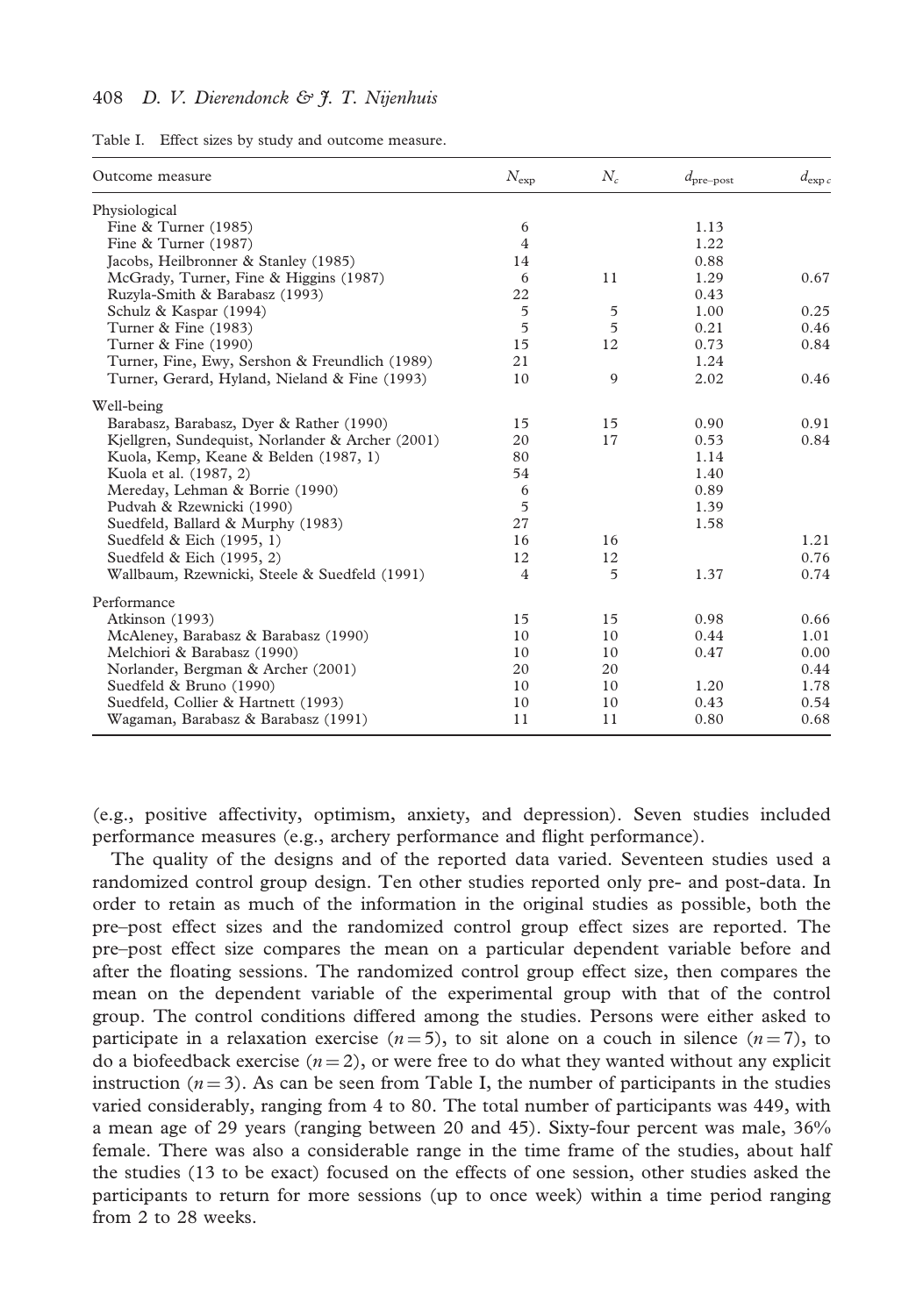| Outcome measure | No. of studies | No. of participants | $d_{pre-post}$ | 95% Confidence interval |
|-----------------|----------------|---------------------|----------------|-------------------------|
| All measures    | 24             | 421                 | 1.02           | $0.91 - 1.12$           |
| Physiology      | 10             | 119                 | 1.01           | $0.79 - 1.23$           |
| Well-being      |                | 226                 | 1.09           | $0.95 - 1.22$           |
| Performance     |                | 76                  | 0.72           | $0.44 - 1.00$           |

Table II. Effect size and confidence intervals for pre–post measurement.

Table III. Effect size and confidence intervals for studies with a randomized control group design.

| Outcome measure | No. of studies | No. of participants | $d_{\text{exp-control}}$ | 95% Confidence interval |
|-----------------|----------------|---------------------|--------------------------|-------------------------|
| All measures    |                | 387                 | 0.73                     | $0.52 - 0.94$           |
| Physiology      |                | 83                  | 0.59                     | $0.15 - 1.04$           |
| Well-being      |                | 132                 | 0.92                     | $0.56 - 1.28$           |
| Performance     |                | 172                 | 0.65                     | $0.34 - 0.96$           |

Table II shows an overall pre–post mean effect size of 1.02. The homogeneity analysis shows a significant effect  $(Q_{(23)} = 50.92, p < 0.001)$ . The differences in mean effect size between the three outcome measures approach significance  $(Q_{(2)} = 5.54,$  $p=0.06$ ). The mean effect size for the physiological measures ( $d=1.02$ ;  $Q_{(9)}=15.12$ ,  $p = 0.09$ ) and the well-being measures  $(d = 1.09; Q_{(7)} = 26.03, p < 0.001)$  are similar. The homogeneity analysis indicates a heterogeneous distribution for the studies using well-being measures. The mean effect size for performance is lower than the mean effect size for the other two measures, although still large  $(d=0.76; Q_{(5)}=4.23, p=0.52)$ ; the distribution appears to be homogeneous.

Given the heterogeneous distribution of the effect sizes using the well-being measures, it was investigated whether the time frame of the study was of any influence on the degree in which changes in well-being took place. It was hypothesized that participants who had used flotation REST for a longer period of time would show a greater improvement in well-being. This was confirmed by the outcomes of the analysis  $(Q_{(1)} = 7.59, p = 0.005)$ . The mean effect size of short-term studies (with a time frame of three weeks or shorter) was 0.87  $(95\%$  confidence interval:  $0.67-1.08$ ); for the long-term studies (with a time frame of six months) the mean effect size was 1.25 (95% confidence interval: 1.07–1.42).

For studies with a randomized control group design, Table III shows an overall effect size of 0.73. The homogeneity analysis shows that the distribution of the effect sizes around the mean effect size is homogeneous ( $Q_{(16)} = 11.53$ ,  $p = 0.78$ ). Although the differences in mean effect size between the three outcome measures are not significant  $(Q_{(2)} = 2.87,$  $p = 0.23$ , we do report them in Table III in order to give a complete overview of the scores. The mean effect size of the physiological measures is 0.59 ( $Q_{(4)} = 0.81$ ,  $p = 0.94$ ), for the well-being measures the mean effect size is 0.92 ( $Q_{(4)} = 0.09$ ,  $p = 0.99$ ), and for the performance measures the mean effect size is 0.65 ( $Q_{(4)} = 7.76$ ,  $p = 0.26$ ).

#### **Discussion**

The central aim of this study was to investigate the extent to which flotation REST could be useful as a stress-management tool. The results showed that REST has positive effects on outcomes relating to physiology, well-being, and performance. The overall pre–post mean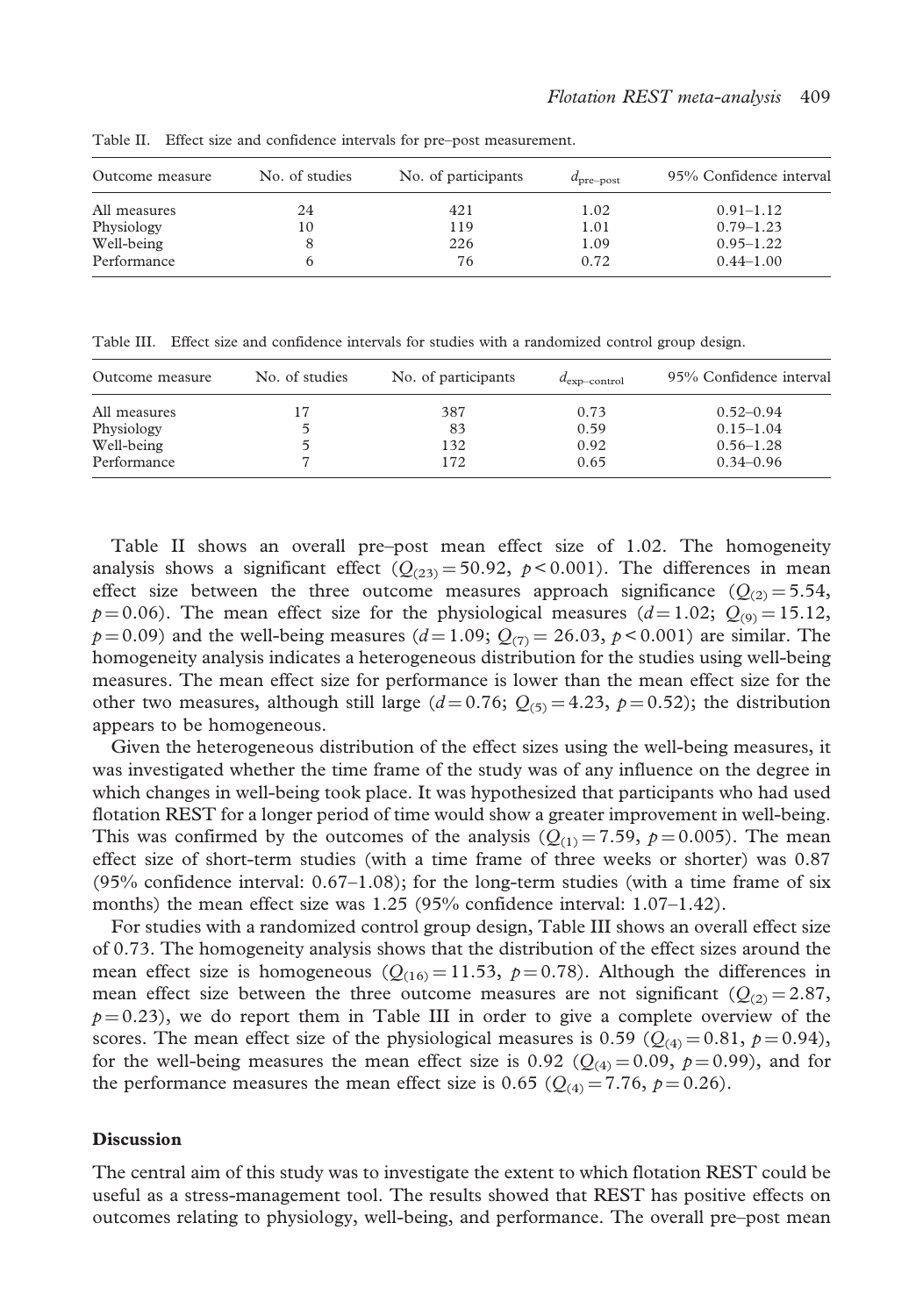effect size was 1.02. The overall randomized control group effect-size was 0.73. Flotation REST appeared to be more effective compared to other stress reduction techniques, such as relaxation exercises, biofeedback or sitting comfortably on a couch. In the meta-analysis of van der Klink et al. (2001), relaxation techniques (which did not include REST) showed a mean effect size of 0.35. This indicates that REST can be considered a technique with impact similar to that of other, more popular, stress management techniques. Compared to other studies on stress and coping (Lipsey & Wilson, 1993), the effects of flotation REST could even be considered high. Their distribution of mean effect sizes among 300 meta-analyses of psychological, educational, and other behavioral interventions, shows that an effect size of 0.73 belongs to the top 25% of effect sizes.

The enhanced effects of REST on well-being found in the long-term studies suggest that the effects of REST become stronger through repeated exposure. It may indicate that participants learned to profit more from their sessions, and that its effects were better integrated. As such, it becomes plausible that the beneficial effects remained after persons ended their REST sessions. Regretfully, no study has yet been conducted with a follow-up weeks (or months) after the last session. Nevertheless, given the lack of standardization of the frequency and duration of the sessions, this long-term effect is noteworthy. Regretfully, the available data does not allow for an exact advice on how many sessions of REST to recommend. We can, however, conclude that more sessions, taken over a longer period of time, are likely to give a better result.

Regretfully, there are two limitations to this meta-analysis that preclude making strong generalizations. The most important limitation of this meta-analysis is the generally small sample sizes of the studies included, which results in a rather high error variance; that could explain why we failed to find any differential effects between various conditions. Missing data and/or outliers are likely to have a huge effect. With small sample sizes, if a few people who do not respond well to REST drop out of the study, the remaining effect size will be quite high. Due to their specific character, REST studies are likely to evoke self-selection bias. It is less likely that such processes explain the effect sizes found in the randomized control-group studies. Nevertheless, one might argue that within these studies, resentful demoralization exists within the control groups. However, the correlation between number of people in a study and effect size was 0.07 (n.s.) with pre–post effect size and 0.22 (n.s.) with randomized control-group effect size, suggesting that the effects of the predominantly small group sizes is limited. A second limitation is the influence of sample bias ('file-drawer problem'). It may be that studies that revealed no significant effect have never been published, nor have been presented at conferences. The number of additional studies with a zero effect that are needed to significantly reduce the effect size can be calculated. For example, in order for the pre–post mean effect size to be reduced to 0.50SD (which is still a moderate effect size), it would take 25 studies with a zero effect. For the mean effect in the randomized control group effect to be reduced to 0.50SD, it would still take eight studies with a zero effect. We can therefore conclude that sample bias is not likely to undermine our conclusions.

The findings from our study suggest that flotation REST might be a valuable alternative to other stress-management techniques. It has relaxing, mood-, and performanceenhancing effects that seem to be more profound than those of other relaxation techniques. Especially in the field of burnout and chronic fatigue, REST could have practical use. Emotional demands are important causes for burnout, as are difficulties in letting go of the daily troubles and recharging after a day's work (Schaufeli & Buunk, 2002). Higher cortisol levels have been related to higher levels of exhaustion (Melamed et al., 1999). Our results show that REST is most effective particularly in those areas. REST is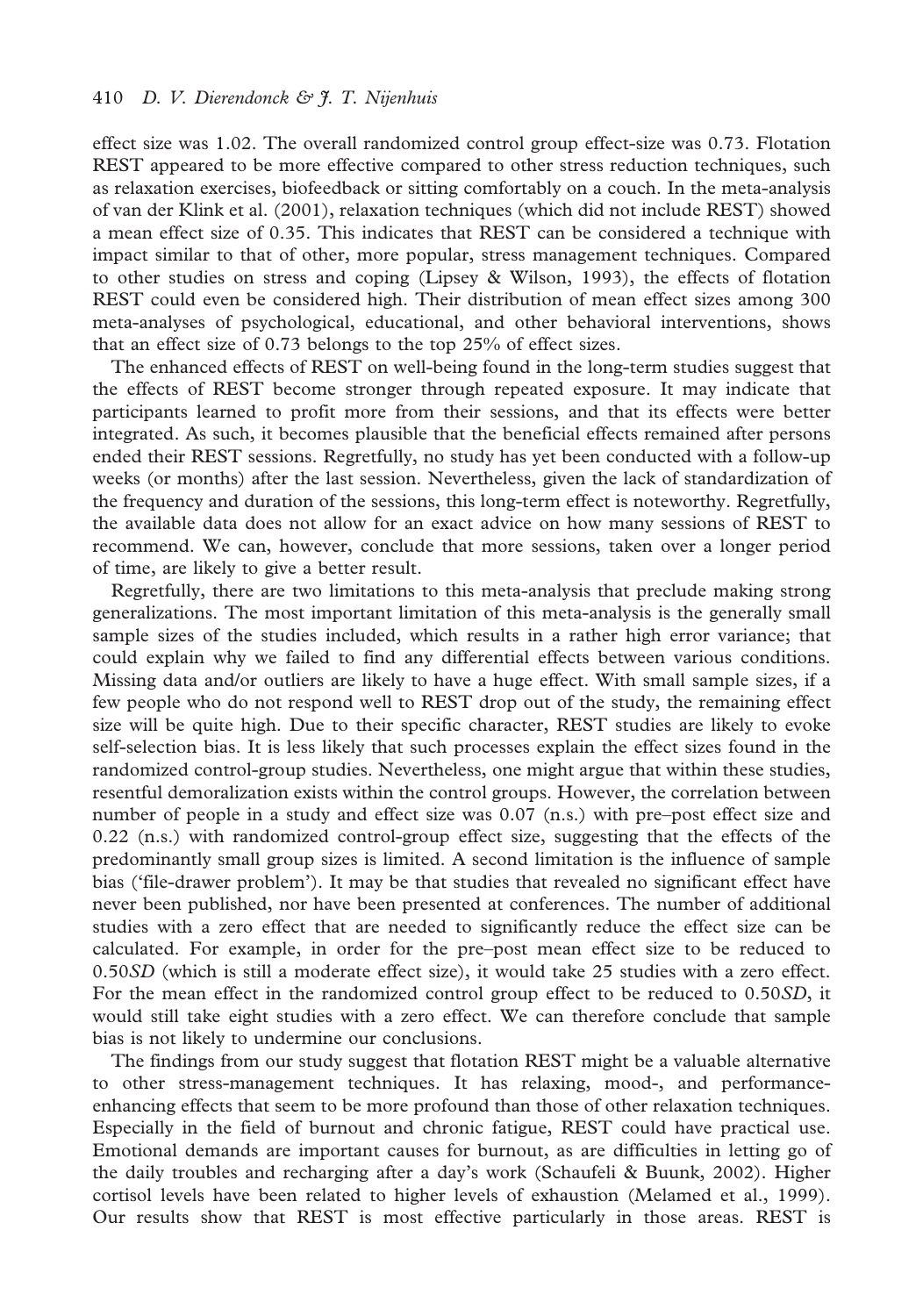a technique that deserves more research that takes into account the limitations of previous studies by using larger samples with a randomized design comparing REST to its key elements (sensory deprivation and muscle relaxation), with participants who are neutral towards it effectiveness.

## References

#### (\* indicates studies used in the meta-analysis)

- \*Atkinson, R. (1993). Short-term exposure to REST: Enhancing performance on a signal-detection task. In A. F. Barabasz & M. Barabasz (Eds.), Clinical and experimental Restricted Environmental Stimulation: New developments and perspectives (pp. 93–100). New York: Springer.
- \*Barabasz, A., Barabasz, M., Dyer, R., & Rather, N. (1990). Effects of chamber REST, flotation REST, and relaxation on transient mood state. In A. F. Barabasz & M. Barabasz (Eds.), Clinical and experimental Restricted Environmental Stimulation: New developments and perspectives (pp. 112–119). New York: Springer.
- DeWitt, D. J. (1980). Cognitive and biofeedback training for stress reduction with university students. Journal of Sport Psychology, 2, 288–294.
- \*Fine, T. H., & Turner, J., Jr. (1985). The use of restricted environmental stimulation therapy (REST) in the treatment of essential hypertension. First International Conference on REST and Self-regulation (pp. 136–143). Toledo, OH: IRIS Publications.
- \*Fine, T. H. & Turner, J. Jr. (1987). The effect of flotation REST on EMG biofeedback and plasma cortisol. 2nd International Conference on REST (pp. 148–155). Toledo, OH: IRIS Publications.
- \*Jacobs, G. D., Heilbronner, R. L., & Stanley, J. M. (1985). The effects of short term floatation REST on relaxation. First International Conference on REST and Self-regulation (pp. 86–102). Toledo, OH: IRIS Publications.
- Jacobson, E. (1938). Progressive relaxation. Chicago, IL: University of Chicago.
- Hedges, L. V., & Olkin, I. (1985). Statistical methods of meta-analysis. Orlando, FL: Academic Press.
- \*Kjellgren, A., Sundequist, U., Norlander, T., & Archer, T. (2001). Effects of flotation-REST on muscle tension pain. Pain Research Management, 6, 181–189.
- \*Kuola, G. M., Kemp, J., Keane, K. M., & Belden, A. (1987). Replication of a clinical outcome study on a hospital based stress management and behavioral medicine program utilizing floatation REST (Restricted Environmental Stimulation Technique) and Biofeedback. 2nd International Conference on REST (pp. 127–135). Toledo, OH: IRIS Publications.
- Lilly, J. C. (1977). The deep self. New York: Simon & Schuster.
- Lipsey, M. W., & Wilson, D. B. (1993). The efficacy of psychological, educational, and behavioral treatment: Confirmation from meta-analysis. American Psychologist, 48, 1181–1209.
- Lipsey, M. W., & Wilson, D. B. (2001). Practical meta-analysis. Thousand Oaks: Sage Publications.
- Lohaus, A., & Klein-Hessling, J. (2003). Relaxation in children: Effects of extended and intensified training. Psychology & Health, 18, 237–249.
- \*McAleney, P.J., Barabasz, A., & Barabasz, M. (1990). Effects of flotation restricted environmental stimulation on intercollegiate tennis performance. Perceptual and Motor Skills, 71, 1023–1028.
- \*McGrady, A., Turner, J. W., Jr., Fine, T. H., & Higgins, J. T. (1987). Effects of biobehaviorally-assisted relaxation training on blood pressure, plasma rennin, cortisol, and aldostrerone levels in borderline essential hypertension. Clinical Biofeedback and Health, 10, 16-25.
- \*Melchiori, L. G., & Barabasz, A. F. (1990). Effects of flotation REST on stimulated instrument flight performance. In P. Suedfeld, J. W. Turner, Jr., & T. H. Fine (Eds.), Restricted Environmental Stimulation: Theoretical and empirical developments in flotation REST (pp. 169–173). New York: Springer.
- Melamed, S., Ugarten, U., Shirom, A., Kahana, L., Lerman, Y., & Froom, P. (1999). Chronic burnout, somatic arousal, and elevated salivary cortisol levels. *Journal of Psychosomatic Research*, 46, 591-198.
- \*Mereday, C., Lehman, C., & Borrie, R. A. (1990). Flotation for management of rheumatoid arthritis. In P. Suedfeld, J. W. Turner, Jr., & T. H. Fine (Eds.), Restricted Environmental Stimulation: Theoretical and empirical developments in flotation REST (pp. 169–173). New York: Springer.
- Murphy, L. R. (2002). Stress management at work: Secondary prevention of stress. In M. J. Schabracq, J. A. M. Winnubst, & C. L. Cooper (Eds.), Handbook of Work and Health Psychology (2nd edn., pp. 533–548). West-Sussex, Great Britain: Wiley.
- \*Norlander, T., Bergman, H., & Archer, T. (2001). Primary process in competitive archery performance: Effects of Flotation REST. Journal of Applied Sport Psychology, 11, 194–209.
- \*Pudvah, M. B., & Rzewnicki, R. (1990). Six months in the tank: Long-term effects of flotation isolation on state anxiety, hostility, and depression. In P. Suedfeld, J. W. Turner, Jr., & T. H. Fine (Eds.), Restricted Environmental Stimulation: Theoretical and empirical developments in flotation REST (pp. 169–173). New York: Springer.